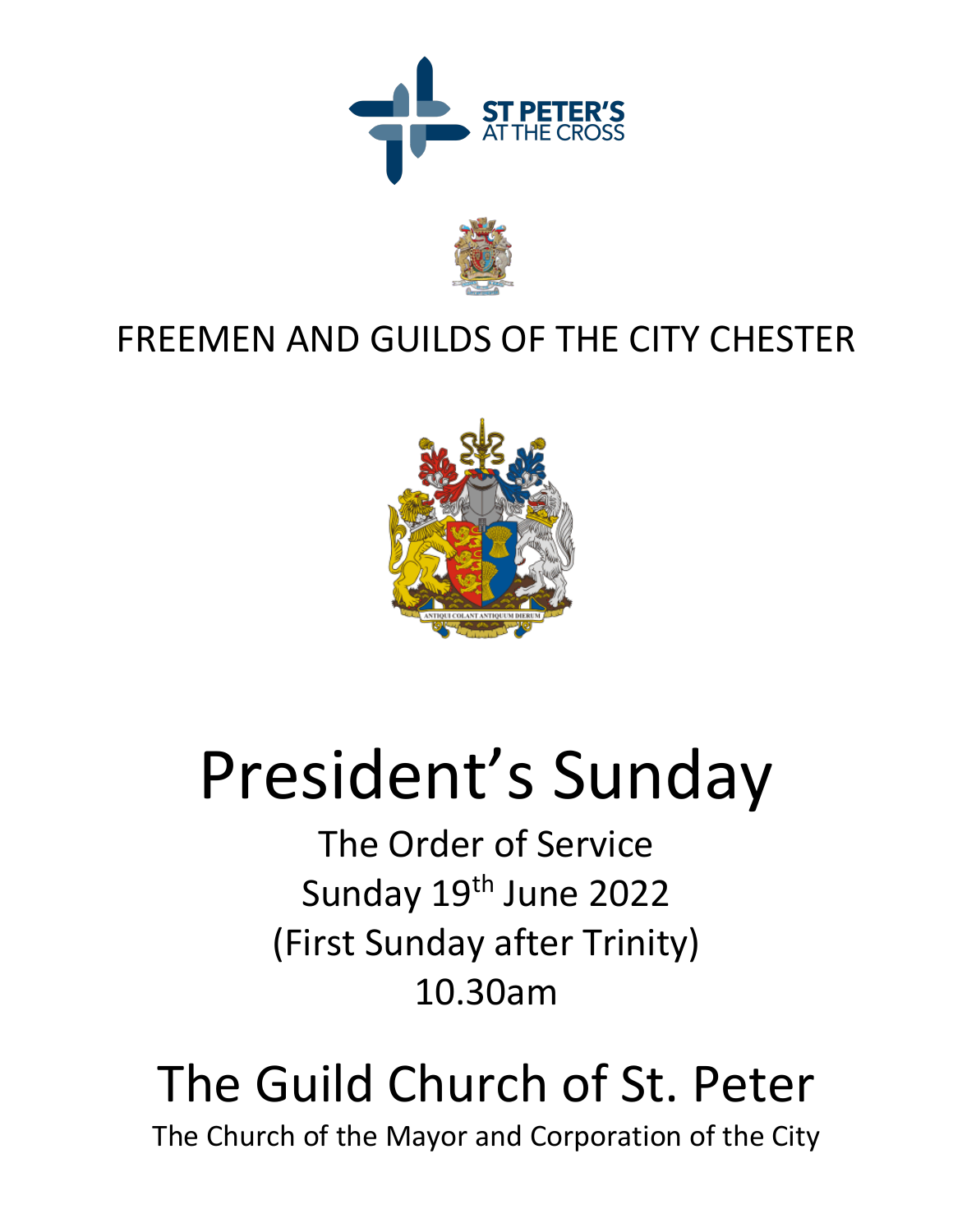# **The Arrival of the Civic Party**

*The congregation stands and the Civic Party gather at the front of the Church.*

- Warden: Reverend Jonathan, I present to you, John Dodd, President of the Freemen and Guilds of this ancient City of Chester.
- Vicar: Mr Warden, I thank you for your presentation. In the name of Almighty God I welcome you, President John, to this your Guild Church of St Peter.
- President: Thank you Reverend Jonathan for your welcome and the welcome you have extended to our companies.
- Warden: Reverend Jonathan, I present to you Councillor John Leather, the Lord Mayor of this ancient City of Chester.
- Vicar: Mr Warden, I thank you for your presentation and in the name of Almighty God I welcome you, Lord Mayor, to this ancient Church of Chester, Church of the Corporation of Chester and may God bless you in your ministry to this City.
- Lord Mayor: Thank you Reverend Jonathan for your welcome. It is with joy we greet you on this occasion of celebration for the life of our City.
- Vicar: The Lord preserve both of you in your coming in and your going out from this time forth and for evermore.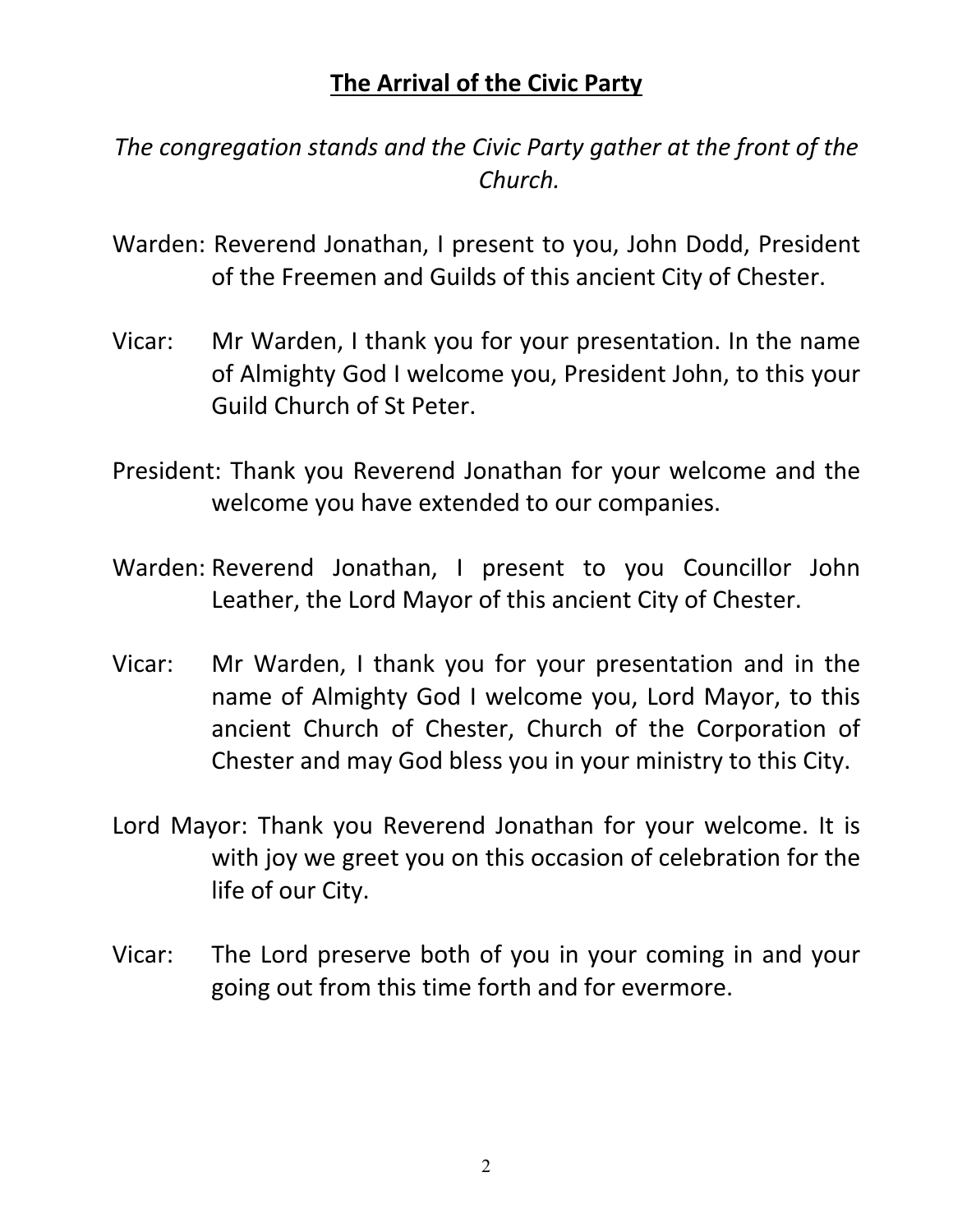## **Processional Hymn**

Be Still for the Presence of the Lord

Be still for the presence of the Lord The holy One, is here; Come bow before Him now With reverence and fear In Him no sin is found We stand on holy ground Be still for the presence of the Lord The holy One, is here.

Be still, for the glory of the Lord, is shining all around. He burns with holy fire, with splendour He is crowned. How awesome is the sight, our radiant King of Light! Be still, for the glory of the Lord, is shining all around.

Be still, for the power of the Lord, is moving in this place. He comes to cleanse and heal, to minister His grace. No work too hard for Him, in faith receive from Him. Be still, for the power of the Lord, is moving in this place.

*During this hymn the Guilds' Standard and Mace is presented to Revd Jonathan, to be placed on the table.*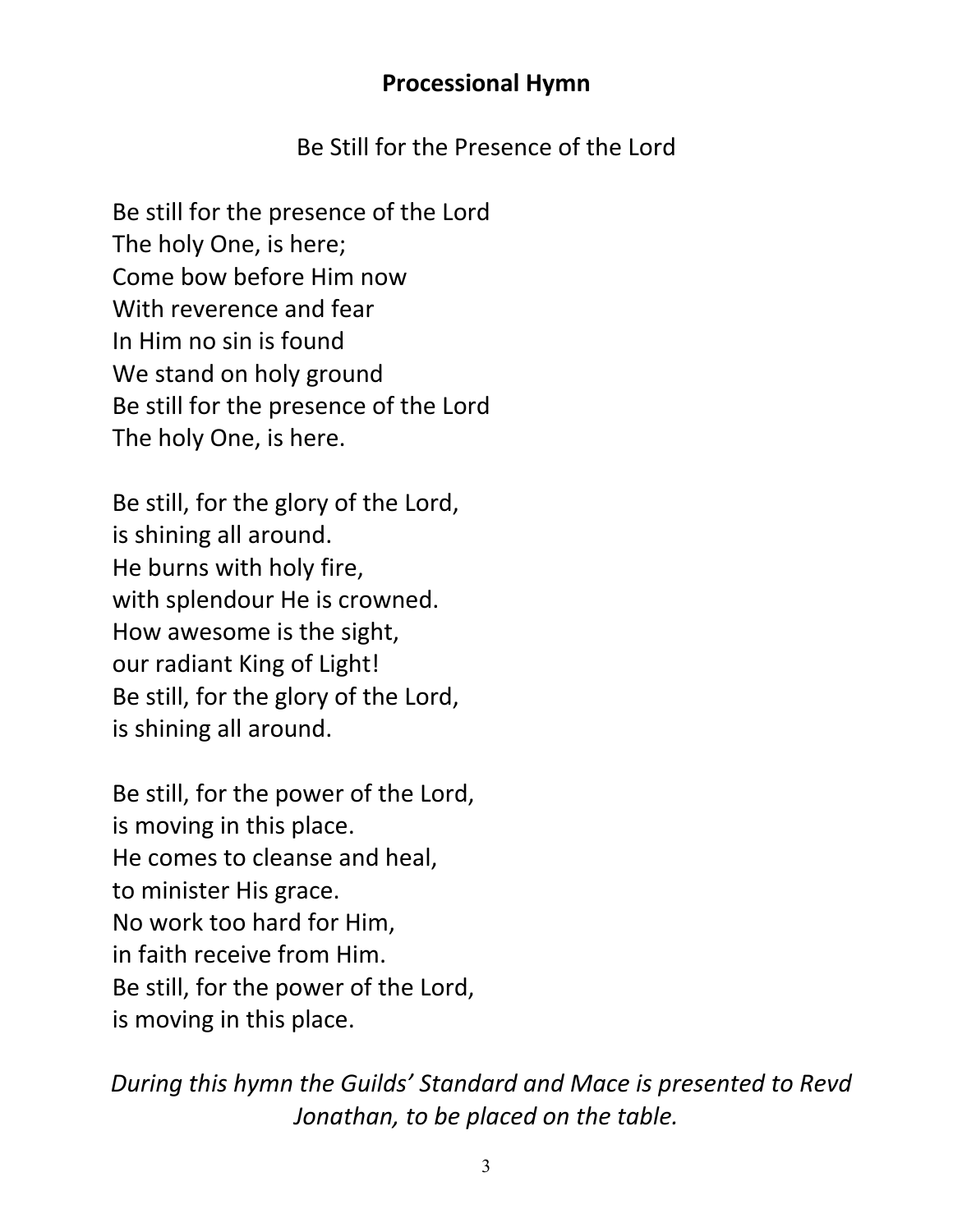# *Words of Welcome and Introduction*

Revd Jonathan Phillips

## **Prayers of Preparation**

- Vicar: Dearly beloved, we have come together as the Freemen and Guilds of this City, gathering with St Peter's Church in the presence of God to hear and receive His Holy Word, to bring before Him the needs of this City and the world, to ask forgiveness of our sins, and to seek His grace, that through His Son Jesus Christ we may give ourselves to His service and the service of this City. The gospel calls us to turn away from sin and be faithful to Christ. As we offer ourselves to him in penitence and faith, we renew our confidence and trust in his mercy.
- **All: Lord God, we have sinned against you; we have done evil in your sight. We are sorry and repent. Have mercy on us according to your love. Wash away our wrongdoing and cleanse us from our sin. Renew a right spirit within us and restore us to the joy of your salvation, through Jesus Christ our Lord.**

## **The Absolution**

Vicar: May the God of love and power forgive *you* and free *you* from *your* sins, heal and strengthen *you* by his Spirit, and raise *you* to new life in Christ our Lord. **Amen.**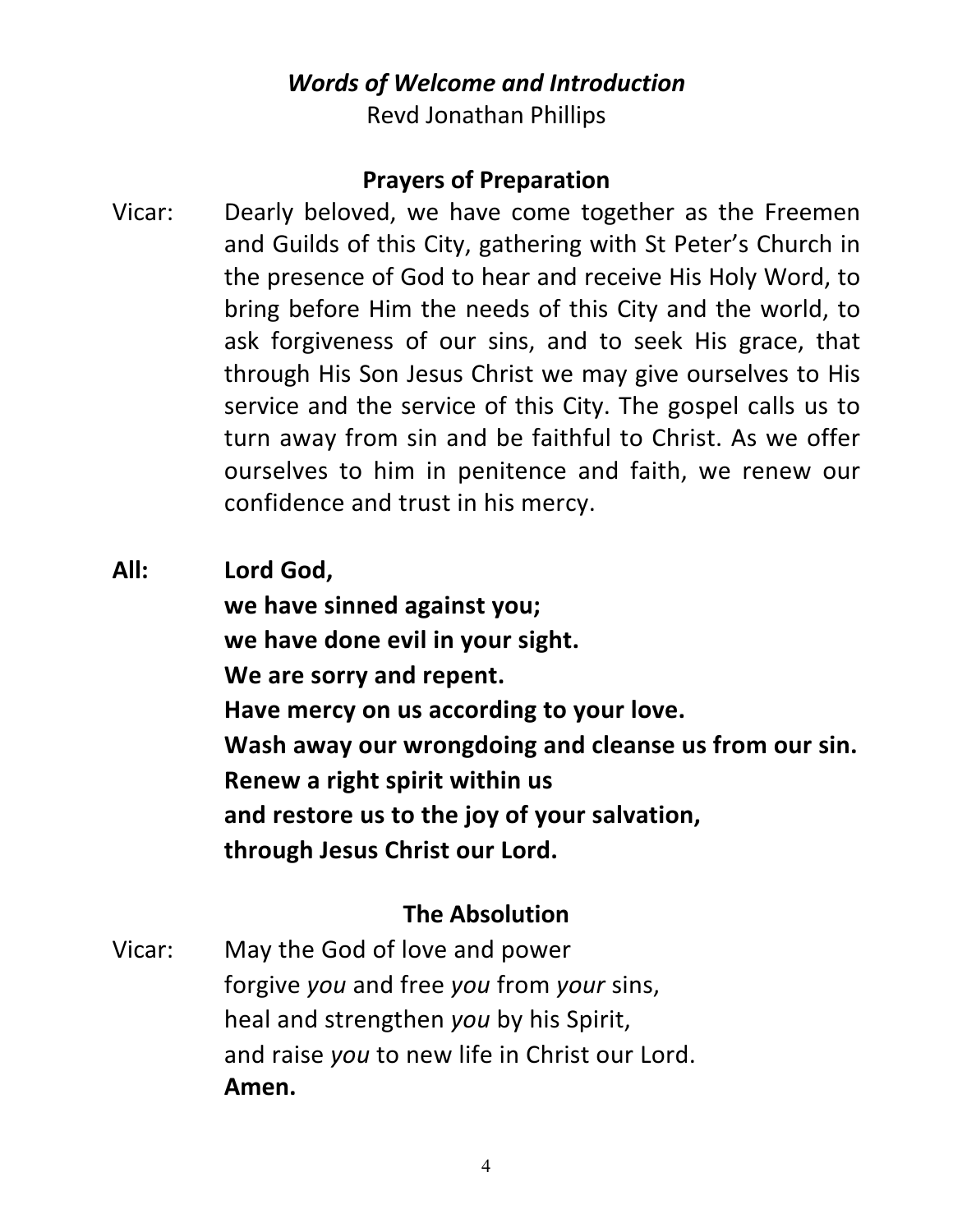## **First Reading – Romans 12.1-8**

The Lord Mayor of Chester, Councillor John Leather

**12** Therefore, I urge you, brothers and sisters, in view of God's mercy, to offer your bodies as a living sacrifice, holy and pleasing to God—this is your true and proper worship. **<sup>2</sup>**Do not conform to the pattern of this world, but be transformed by the renewing of your mind. Then you will be able to test and approve what God's will is—his good, pleasing and perfect will.

**<sup>3</sup>** For by the grace given me I say to every one of you: Do not think of yourself more highly than you ought, but rather think of yourself with sober judgment, in accordance with the faith God has distributed to each of you. **<sup>4</sup>** For just as each of us has one body with many members, and these members do not all have the same function, **<sup>5</sup>** so in Christ we, though many, form one body, and each member belongs to all the others. **<sup>6</sup>**We have different gifts, according to the grace given to each of us. If your gift is prophesying, then prophesy in accordance with your faith; **<sup>7</sup>** if it is serving, then serve; if it is teaching, then teach; **<sup>8</sup>** if it is to encourage, then give encouragement; if it is giving, then give generously; if it is to lead, do it diligently; if it is to show mercy, do it cheerfully.

This is the Word of the Lord **Thanks be to God**

*Congregation stands*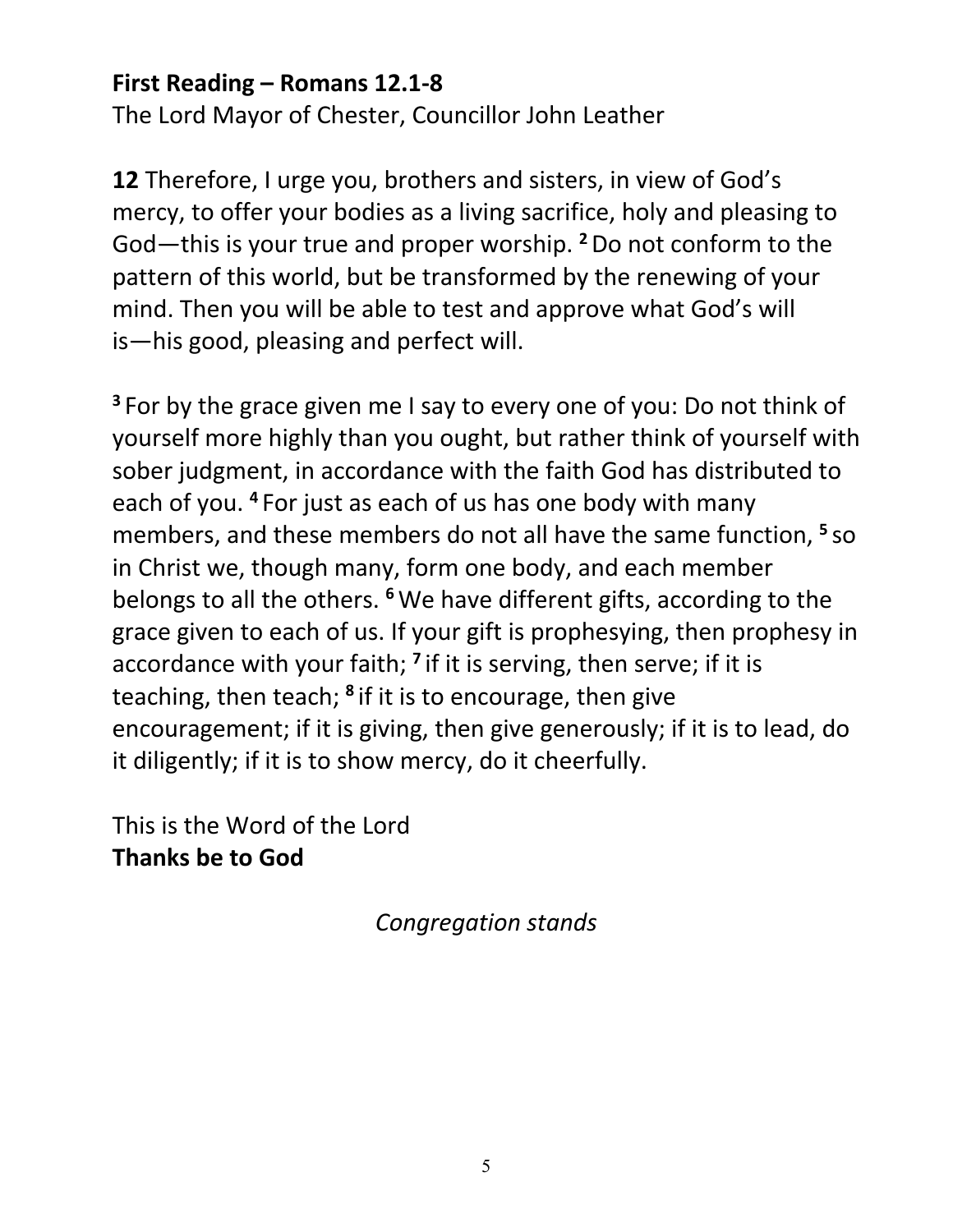# **Amazing Grace** *Please follow the hymn in Makaton.*

Amazing grace! How sweet the sound That saved a wretch like me! I once was lost, but now am found; Was blind, but now I see.

'Twas grace that taught my heart to fear, And grace my fears relieved; How precious did that grace appear The hour I first believed.

Through many dangers, toils, and snares, I have already come; 'Tis grace hath brought me safe thus far, And grace will lead me home.

The Lord has promised good to me, His Word my hope secures; He will my Shield and Portion be, As long as life endures.

Yea, when this flesh and heart shall fail, And mortal life shall cease, I shall possess, within the veil, A life of joy and peace.

When we've been there ten thousand years, Bright shining as the sun, We've no less days to sing God's praise Than when we'd first begun.

*Congregation sits for the second reading*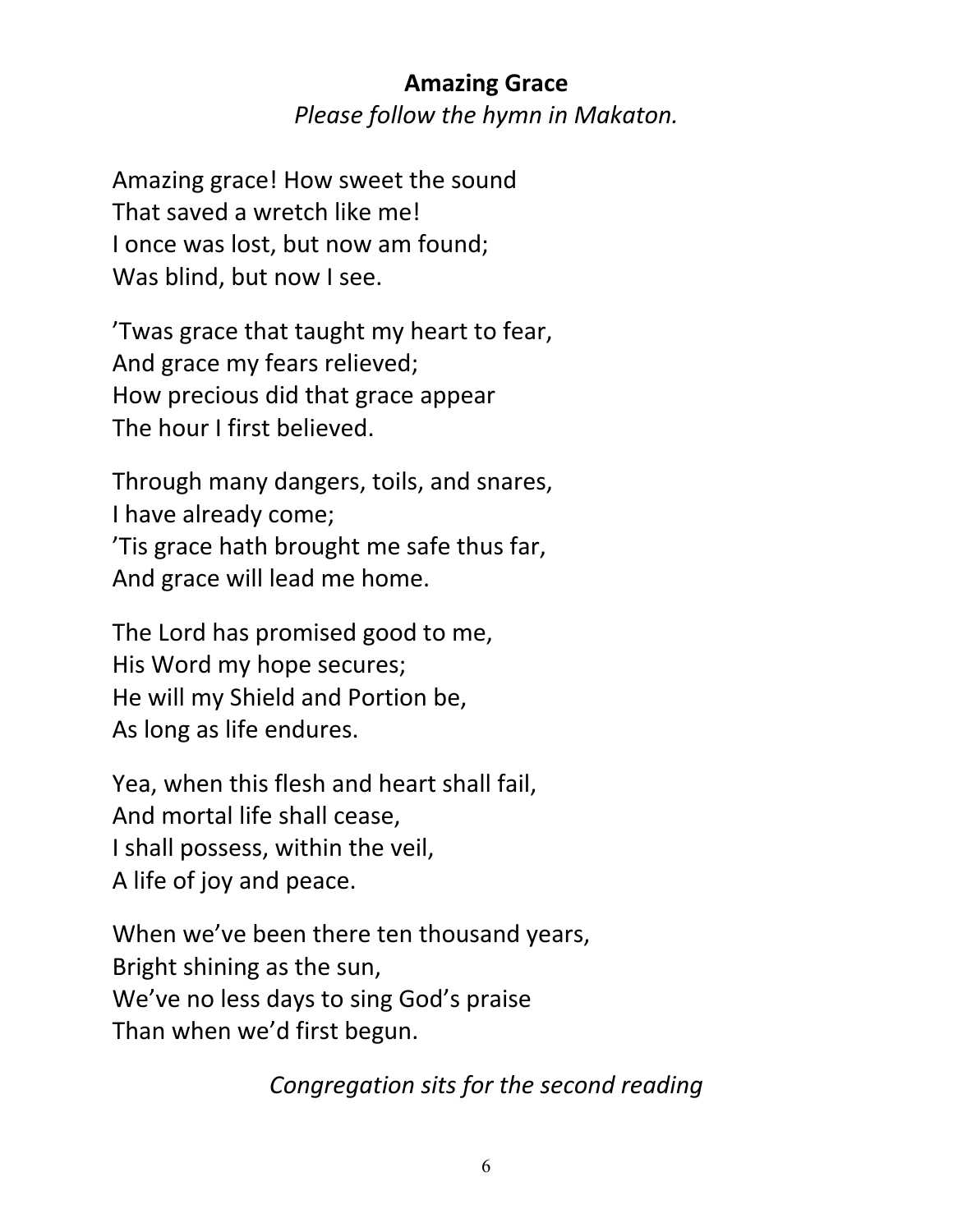# **Second Reading – John 14.8-17**

President of the Freemen and Guilds, John Dodd

**14 <sup>8</sup>** Philip said, "Lord, show us the Father and that will be enough for us."

**<sup>9</sup>** Jesus answered: "Don't you know me, Philip, even after I have been among you such a long time? Anyone who has seen me has seen the Father. How can you say, 'Show us the Father'? **<sup>10</sup>**Don't you believe that I am in the Father, and that the Father is in me? The words I say to you I do not speak on my own authority. Rather, it is the Father, living in me, who is doing his work. **<sup>11</sup>** Believe me when I say that I am in the Father and the Father is in me; or at least believe on the evidence of the works themselves. **<sup>12</sup>** Very truly I tell you, whoever believes in me will do the works I have been doing, and they will do even greater things than these, because I am going to the Father. **<sup>13</sup>**And I will do whatever you ask in my name, so that the Father may be glorified in the Son. **<sup>14</sup>** You may ask me for anything in my name, and I will do it.

**<sup>15</sup>** "If you love me, keep my commands. **<sup>16</sup>**And I will ask the Father, and he will give you another advocate to help you and be with you forever— **<sup>17</sup>** the Spirit of truth. The world cannot accept him, because it neither sees him nor knows him. But you know him, for he lives with you and will be in you.

This is the Word of the Lord **Thanks be to God**

> **Sermon:** Revd Jonathan Phillips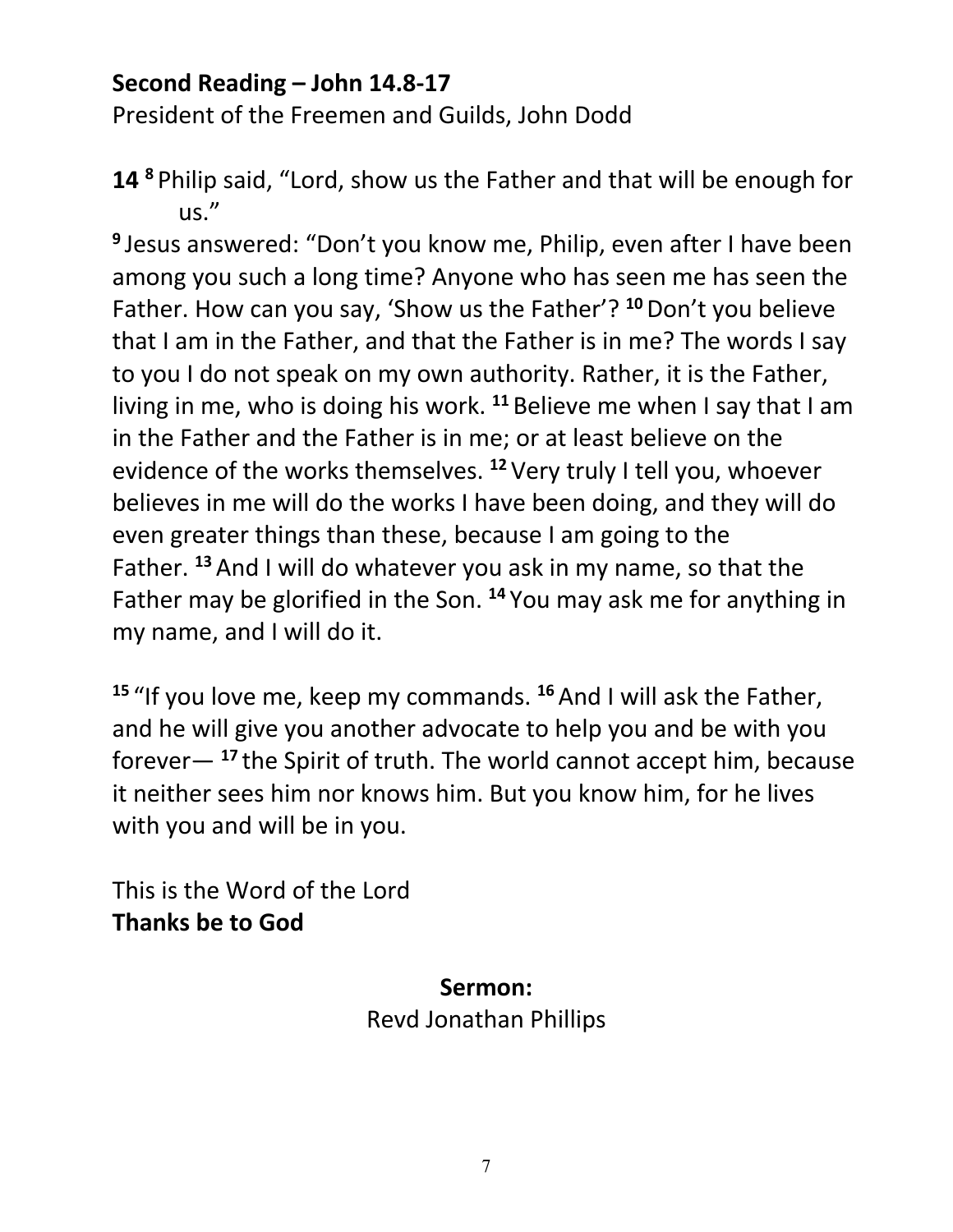# **Short time of discussion following three questions:**

- 1) What one thing in Chester or in your life would you most like to see transformed for the better?
- 2) Why should we all desire and seek to bring about transformation in the lives of others and our cities?
- 3) How did Paul envisage true transformation happening in the early church?

*Congregation stands to say the creed*

# **The Creed**

*Please follow the creed in Makaton on the video. It may go slower than you expect.*

**All: I believe in God, the Father almighty, creator of heaven and earth.**

> **I believe in Jesus Christ, his only Son, our Lord, who was conceived by the Holy Spirit, born of the Virgin Mary, suffered under Pontius Pilate, was crucified, died, and was buried; he descended to the dead. On the third day he rose again; he ascended into heaven, he is seated at the right hand of the Father, and he will come to judge the living and the dead.**

**I believe in the Holy Spirit, the holy catholic Church,**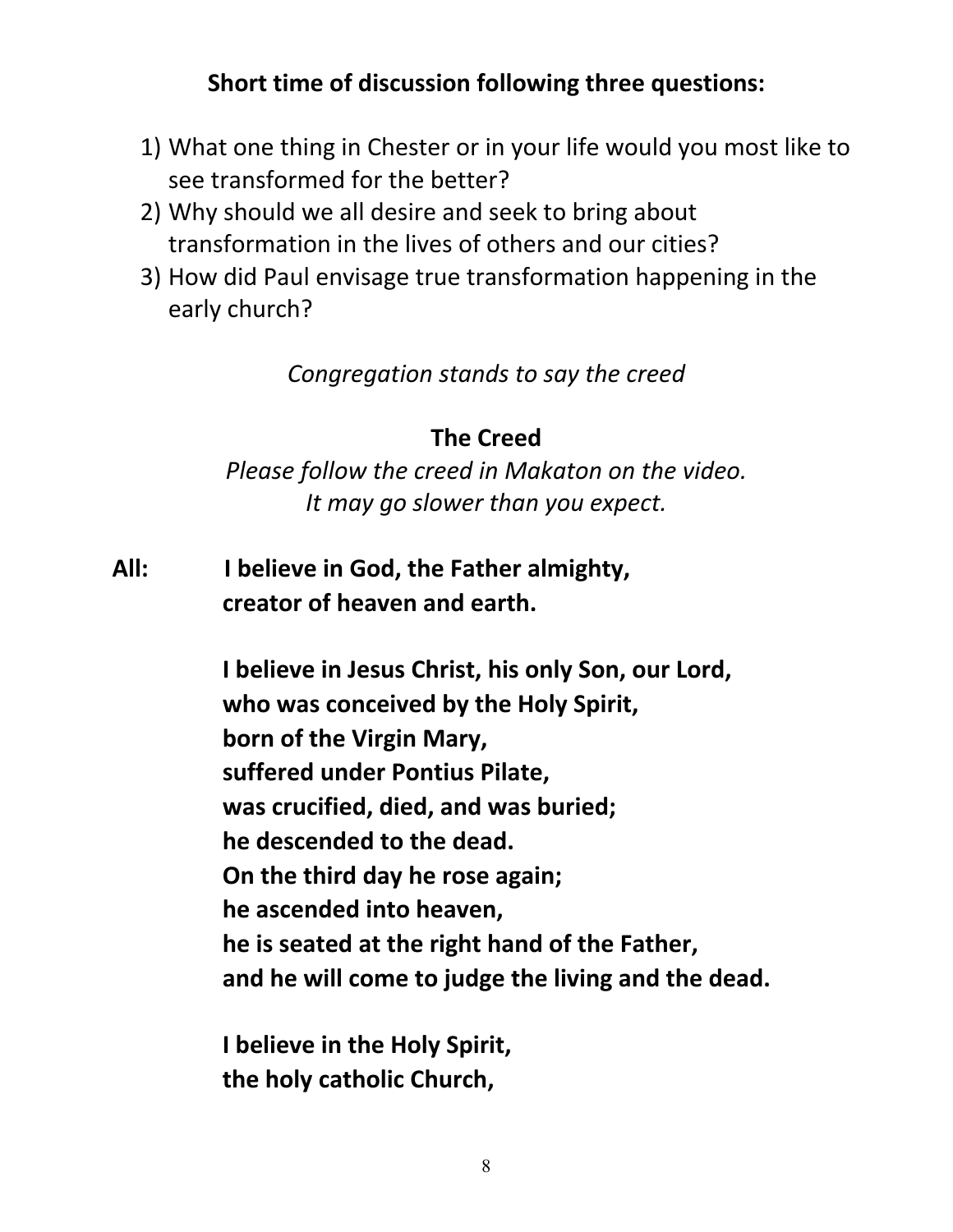**the communion of saints, the forgiveness of sins, the resurrection of the body, and the life everlasting. Amen.**

#### **Intercessions**

*In this short time of prayer we will pray for the world, our nation, our city, our friends, families and colleagues and the lost, the last, the least and the lonely.*

# **The Collect for the first Sunday after Trinity**

O God,

the strength of all those who put their trust in you, mercifully accept our prayers and, because through the weakness of our mortal nature we can do no good thing without you, grant us the help of your grace, that in the keeping of your commandments we may please you both in will and deed; through Jesus Christ your Son our Lord, who is alive and reigns with you, in the unity of the Holy Spirit, one God, now and for ever. **Amen**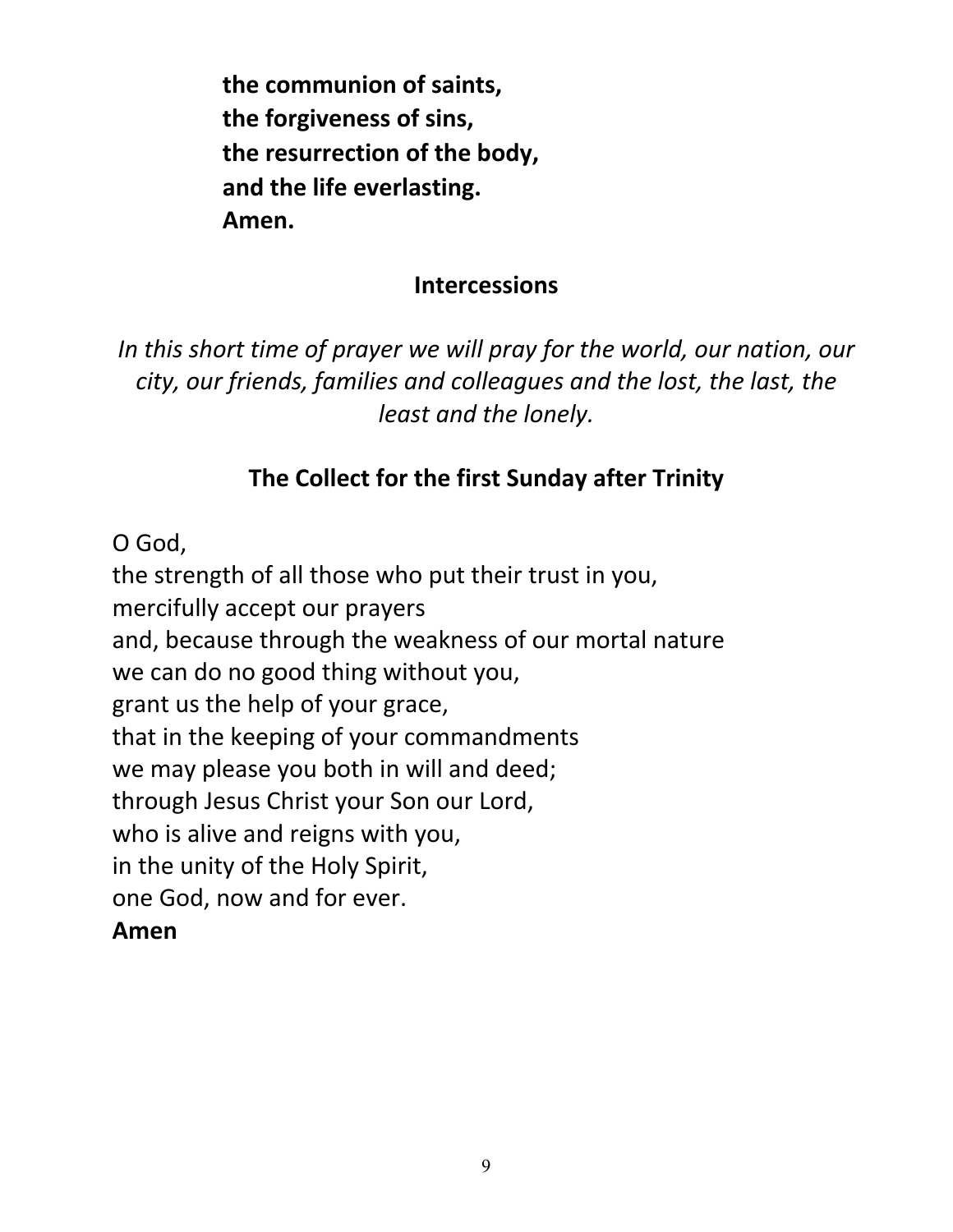## **The Lord's Prayer**

*Please follow the Lord's prayer in Makaton on the video. It may go slower than you expect.*

**All: Our Father in heaven, hallowed be your name, your kingdom come, your will be done, on earth as in heaven. Give us today our daily bread. Forgive us our sins as we forgive those who sin against us. Lead us not into temptation but deliver us from evil. For the kingdom, the power, and the glory are yours now and for ever. Amen.**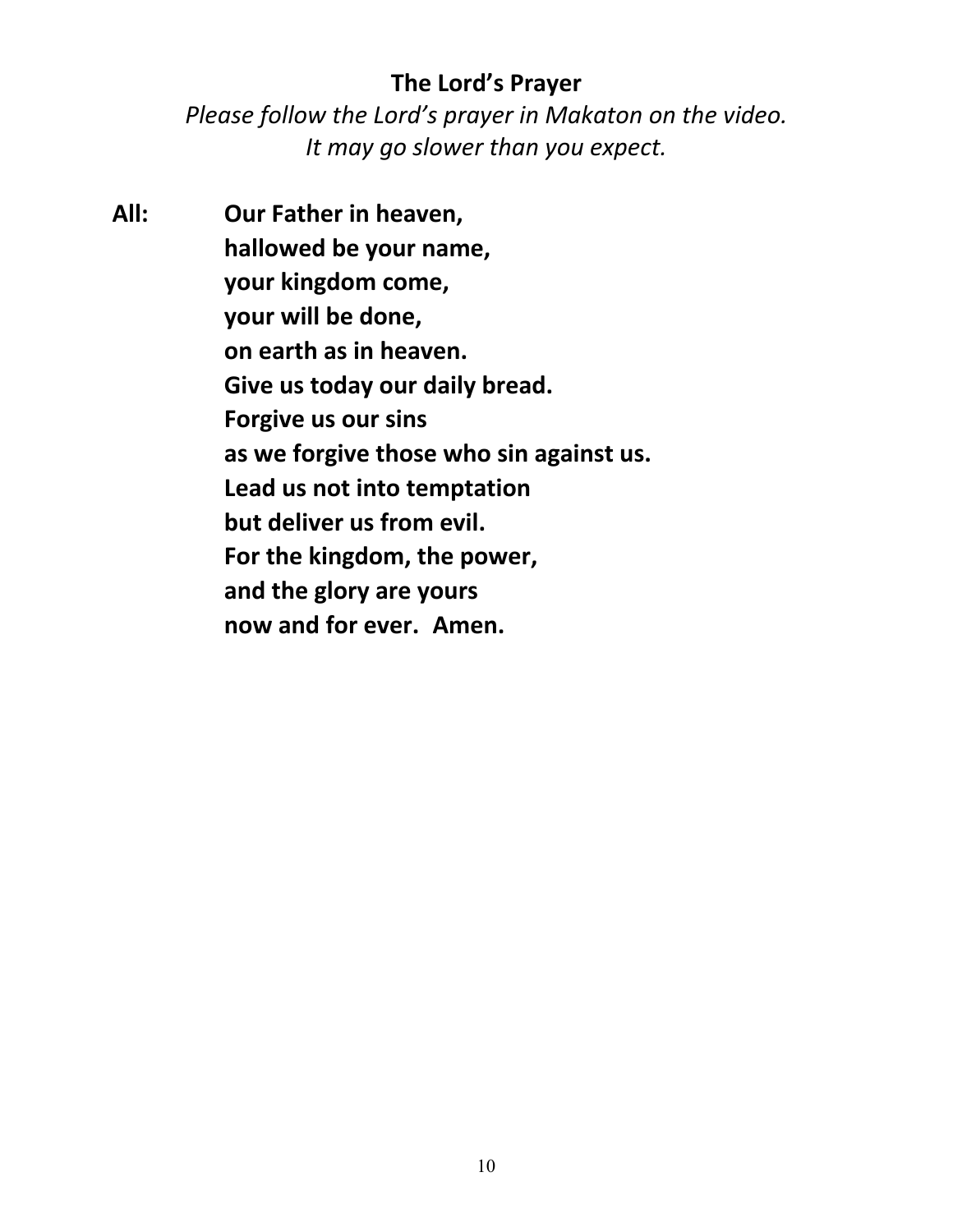# **Dedication of President & Guilds** *The President stands before the Vicar.*

Vicar: Members of the Freemen and Guilds of this ancient City of Chester, and you, its citizens, gathered within this House of God; As Vicar of St Peter's Church Chester, today I charge you to mark this solemn occasion and to consider, with careful thought and prayer, the reason for our gathering together and the true nature and lofty purpose of the Guild. In that it is at all times our purpose to seek the highest welfare of this City and its people. We are met now, before the face of God, to pray for His Blessing upon our President as he is now halfway through his term. Without God we are nothing, as Scripture reminds us*: 'Unless the Lord builds the house, the builders labour in vain. Unless the Lord watches over the city, the guards stand watch in vain.'*

> Mr President, will you continue to be good and true to our Sovereign Lady Queen Elizabeth the second and her successors in all things lawful and honest?

## **President: I will**

Vicar: Will you continue to be obedient to the Lord Mayor of this City and maintain the Franchises and Customs thereof?

#### **President: I will**

Vicar: Will you continue to keep this City harmless and also keep the Queen's Peace in your own person?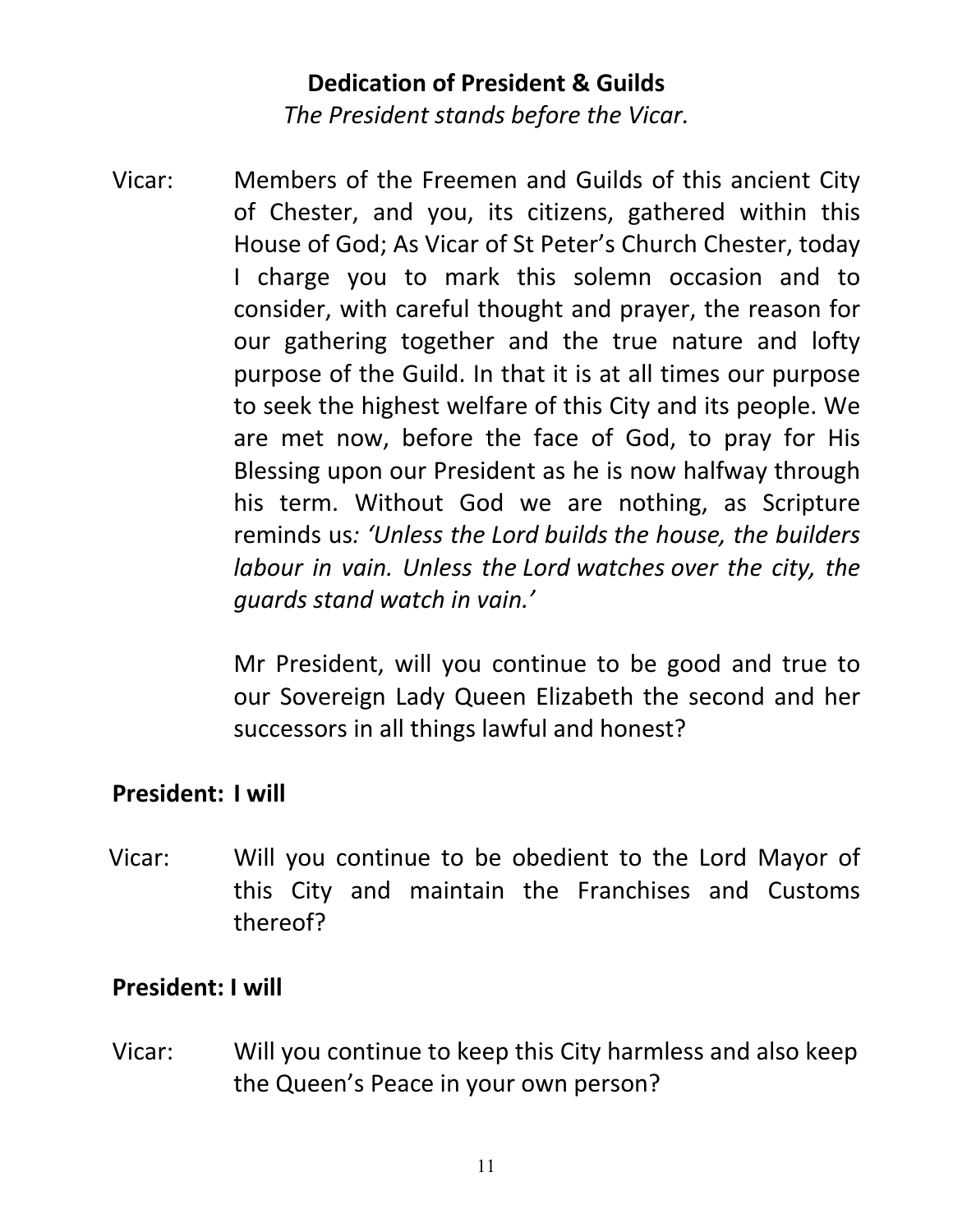#### **President: I will**

Vicar: Will you continue to uphold your own personal faith by word and example?

#### **President: I will so do, the Lord being my Helper.**

- Vicar: Have you considered these answers carefully and with prayer?
- **President: I have so done. All these points and articles I will well and truly keep, according to the Laws and Customs of this City of Chester, and to the best of my power.**
- Vicar: On behalf of the members of the City of Chester Freemen and Guilds, I now bless you in the name of God, charging you and all Freeman and Guilds, that as John Dodd has continued in the high Office of President with its privileges that you all will discharge its duties for the well-ordering of this City of Chester, for the safety, prosperity and well-being of its citizens.

Almighty God, assist with your Holy Spirit of counsel and fortitude the President of the Freemen & Guilds of this ancient City, that his administration may be conducted in righteousness, and be useful to your people over whom he presides. May he encourage due respect for virtue and religion, may he keep the laws and customs of this City and may he keep the Queen's Peace both now and forevermore. And may Almighty God Bless you, The Father, The Son, and the Holy Spirit.

**All: Amen.**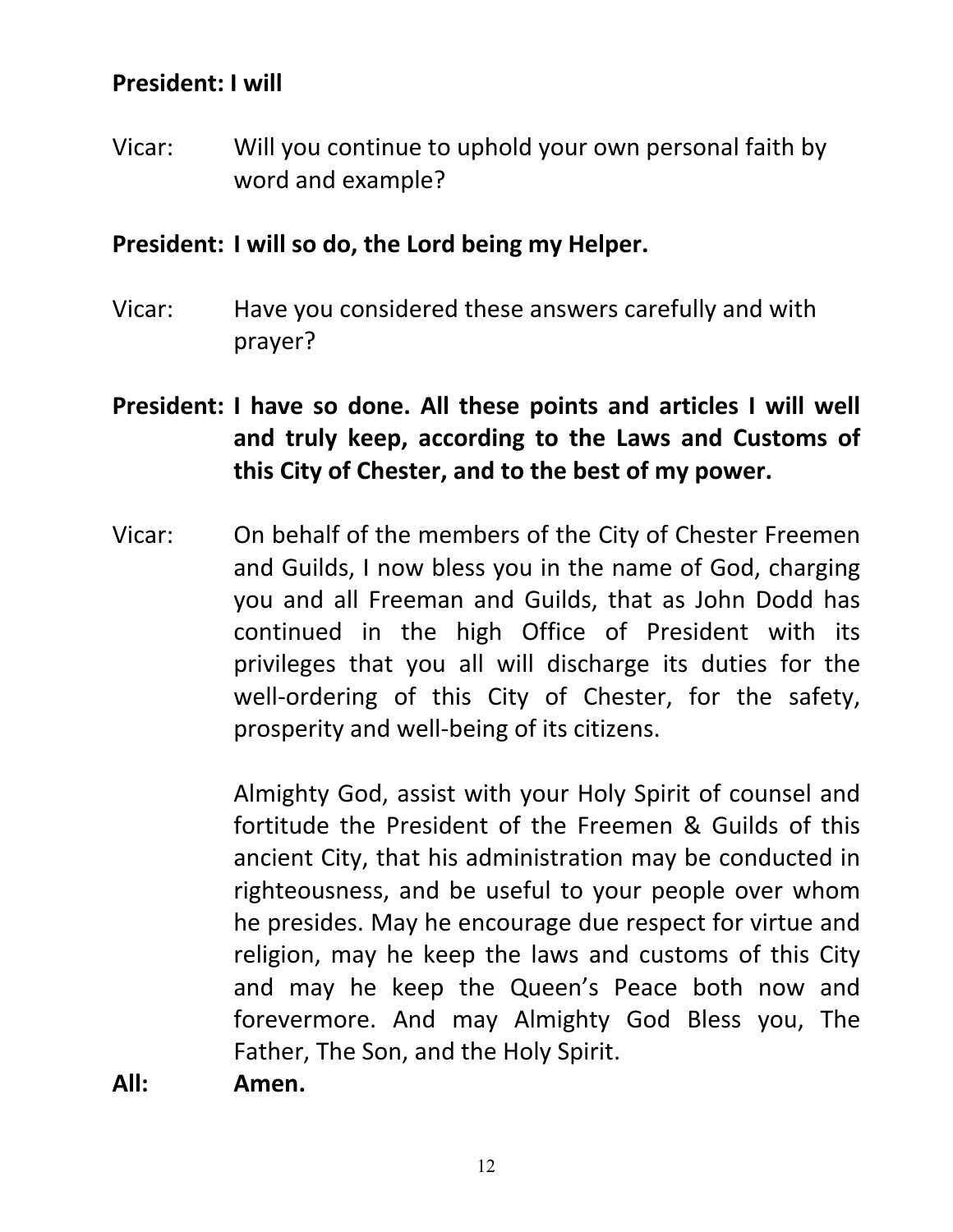Vicar**:** Let us pray

**All: O God our heavenly Father, who has taught us ever to bear one another's burdens and so fulfil the law of Christ, and in a spirit of comradeship to work together for the social welfare of your people, we humbly beseech You to let your Blessings rest upon our Freemen and Guilds, so that every member of the same may in the spirit of a dedicated life, devote themselves to further the objects of the Guilds, to promote its charities, and to preserve the highest traditions of this great City of Chester, that we may learn to prepare ourselves for that better commonwealth and heavenly citizenship, which begun here, awaits us hereafter, whose builder and maker is God; through Jesus Christ our Lord. Amen.**

# **Closing Prayer & the Blessing of the Congregation**

Vicar: Almighty Father, you are lavish in bestowing all your gifts, and we give you thanks for the favours you have given to us. In your goodness you have favoured our Freemen and Guilds and kept us safe in the past. We ask that you continue to protect our ancient City and to shelter us in the shadow of your wings. We ask this through Christ our Lord. May God the Father, God the Son, and God the Holy Spirit Bless, preserve and keep you this day and forever more. Amen.

*Congregation stands. During the last verse the Freemen and Guildsmen will collect the Standard.*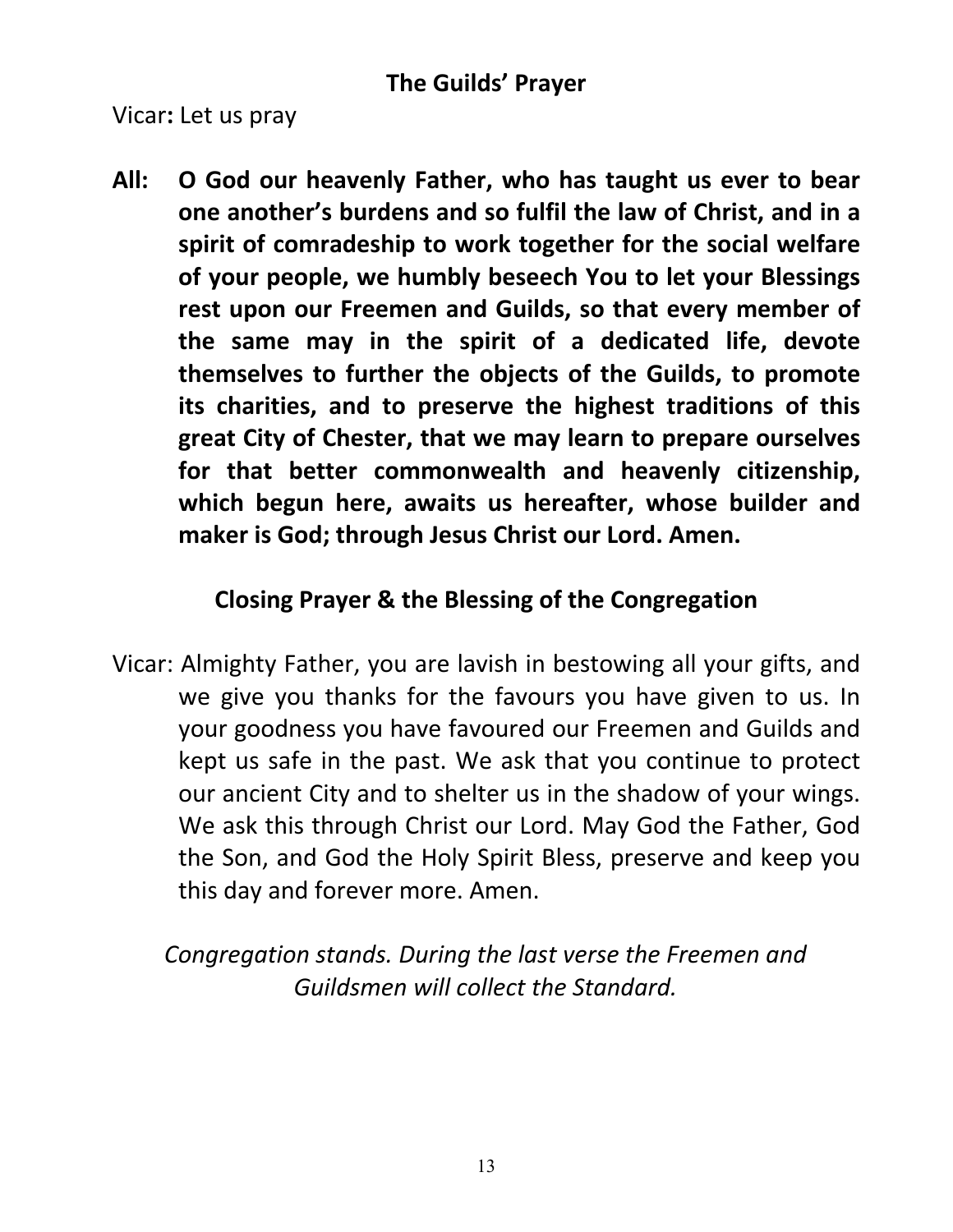#### **The Hymn of the Freemen & Guilds of the City of Chester**

All who'are born of Guildsmen Or prenticeship have served The Freemanship of Chester By Charter is reserved As Chester City Guildsmen We greatly ride that right And will maintain that honour With God's great strength and might.

They have a great tradition So precious and so dear Preserved throughout the ages And kept from year to year May God the Lord of all things Enable us to build Upon that long tradition To strengthen every Guild.

We thank the Lord our Maker For all his gifts bestowed We always will remember To him all life is owed And by his grace endeavour To use and to preserve The wisdom and the blessings He gives that we may serve.

TUNE: AURELIA AMENDED 1993. ORIGINAL VERSION BY H.R.J. SWINNERTON. PAINTERS, GLAZIERS, EMBROIDERERS AND STATIONERS COMPANY. (edited, D. Kelly; D. Starbuck Edwards; J. Phillips 2018)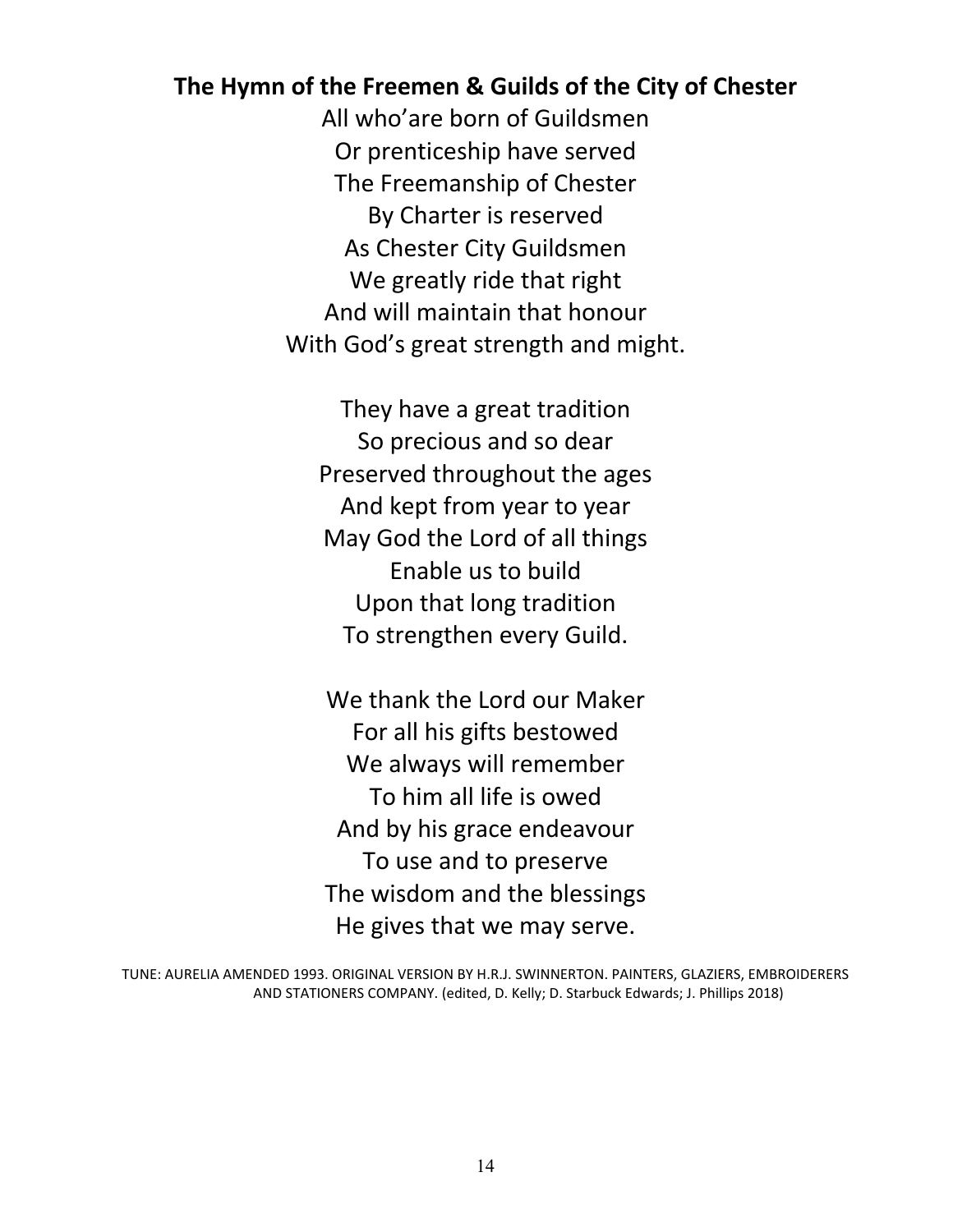# **The Blessing of the City of Chester**

*The Guilds and congregation leave the Church and muster at the Cross; then the President and the Civic Party led by the Vicar and wardens process through the West Door and standing at the entrance to the Church the Vicar will bless the City.*

Vicar: Almighty God, Lord of the whole earth, pour out your blessing, we pray thee, upon this City of Chester, the County of Cheshire and the Diocese of Chester. Bind all who live here in goodwill and unity, give peace, prosperity and concord to every place, and may your will be proclaimed and performed by all your people; through Jesus Christ our Lord.

#### **All: Amen**

- Vicar: God the Father, God the Son and God the Holy Spirit bless, preserve and keep you all, now and for ever.
- **All: Amen**

*The Bell rings*

*All are welcome back into St Peter's for refreshments.*